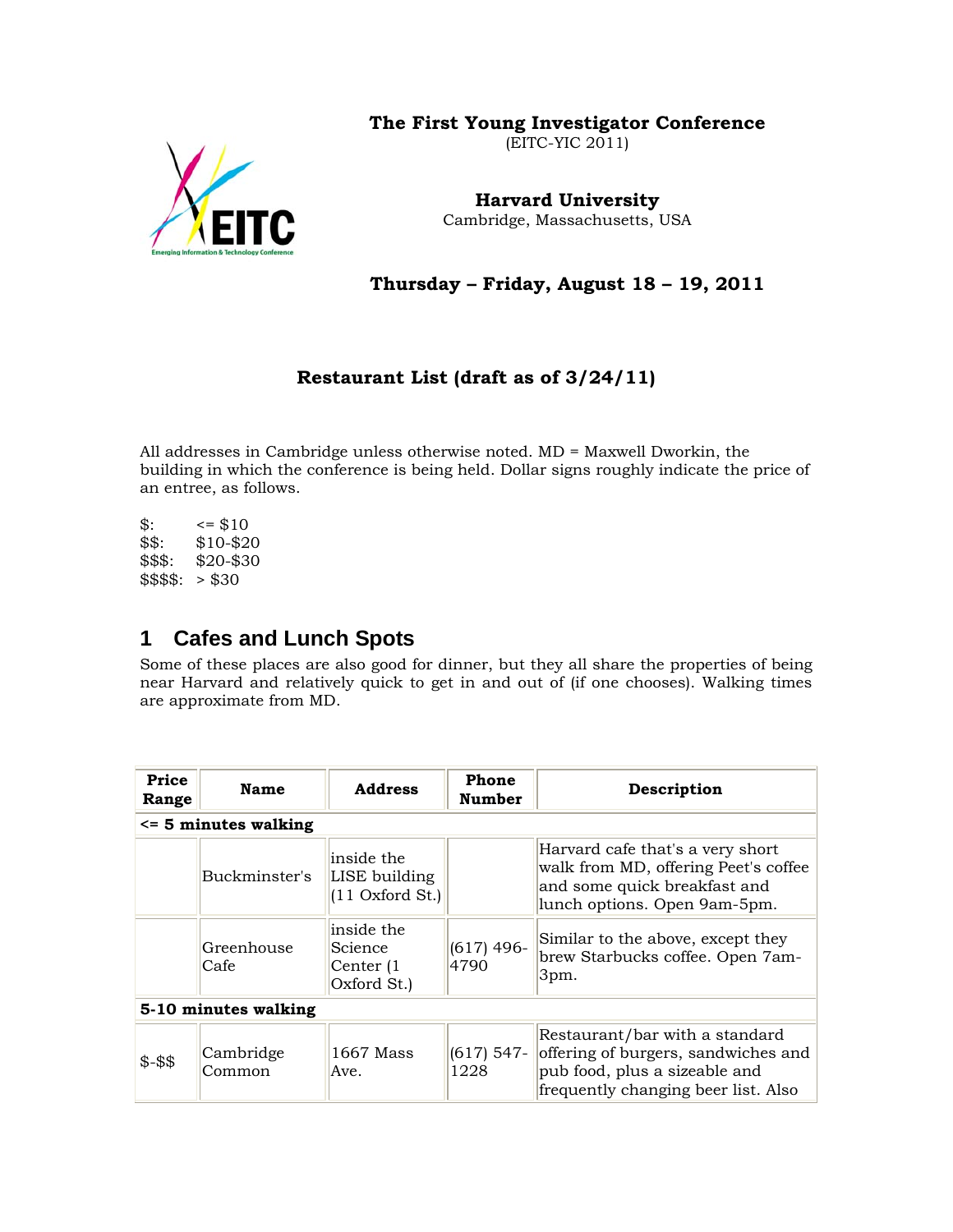|         |                                        |                                                     |                          | good for dinner.                                                                                                                                                                                              |  |  |  |  |
|---------|----------------------------------------|-----------------------------------------------------|--------------------------|---------------------------------------------------------------------------------------------------------------------------------------------------------------------------------------------------------------|--|--|--|--|
| \$      | Oxford Spa<br>Cafe                     | 102 Oxford St.                                      | $(617) 661 -$<br>6988    | Nearby sandwich spot with a cute<br>interior.                                                                                                                                                                 |  |  |  |  |
|         | Starbucks                              | 1662 Mass<br>Ave.                                   | (617) 491-<br>0442       |                                                                                                                                                                                                               |  |  |  |  |
|         | 10-15 minutes walking                  |                                                     |                          |                                                                                                                                                                                                               |  |  |  |  |
|         | Crema Cafe                             | 27 Brattle St.                                      | $(617) 876-$<br>2700     | Cafe with ample seating and an<br>enjoyable ambience; has a small<br>selection of breakfast and lunch<br>options.                                                                                             |  |  |  |  |
|         | Peet's Coffee                          | 100 Mt.<br>Auburn St.                               | $(617)$ 492-<br>1844     |                                                                                                                                                                                                               |  |  |  |  |
|         | Simon's Coffee<br>House                | 1736 Mass<br>Ave.                                   | $(617)$ 497-<br>7766     | Good cafe that's small but not<br>usually crowded. The Mexican hot<br>chocolate is a treat.                                                                                                                   |  |  |  |  |
| \$      | Hi-Rise Bread<br>Company               | 56 Brattle St.                                      | $(617)$ 492-<br>3003     | Great place for coffee, breads and<br>(slightly pricey) sandwiches with an<br>outdoor patio.                                                                                                                  |  |  |  |  |
| \$      | Darwin's Ltd.                          | 148 Mount<br>Auburn St. or<br>1629<br>Cambridge St. | $(617)$ 354-<br>491-2999 | Popular sandwich place with both<br>lunch and breakfast options,<br>5233 $(617)$ though many more for lunch; the<br>Cambridge St. location is slightly<br>closer to MD. Also has great coffee.                |  |  |  |  |
| \$      | Tamarind Bay                           | 75 Winthrop<br>St.                                  | (617) 491-<br>4552       | Indian restaurant with a popular<br>lunch buffet. Also good for dinner<br>(\$\$).                                                                                                                             |  |  |  |  |
| \$      | Veggie Planet                          | 47 Palmer St.                                       | $(617) 661 -$<br>1513    | Several eclectic vegetarian entrees<br>served over your choice of rice or<br>pizza dough.                                                                                                                     |  |  |  |  |
| $$ - $$ | Cambridge 1                            | 27 Church St.                                       | $(617) 576-$<br>1111     | Delicious "gourmet" pizza; also<br>good for dinner.                                                                                                                                                           |  |  |  |  |
| $$ - $$ | Wagamama                               | 57 JFK St.                                          | $(617)$ 499-<br>0930     | Japanese noodle bar with a<br>selection of other dishes as well.<br>Also good for dinner.                                                                                                                     |  |  |  |  |
| $$ - $$ | Le's                                   | 36 Dunster<br>St.                                   | $(617) 864 -$<br>4100    | Vietnamese restaurant with decent<br>Pho. Also good for dinner.                                                                                                                                               |  |  |  |  |
| \$      | Mr. Bartley's<br><b>Burger Cottage</b> | 1246 Mass<br>Ave.                                   | $(617)$ 354-<br>6559     | Some of the best hamburgers to be.<br>found around Boston. No-frills<br>atmosphere, and endless<br>combinations of toppings -- many<br>cheekily named after American<br>political figures and current events. |  |  |  |  |
| \$      | Seoul Food                             | 1759 Mass<br>Ave.                                   | $(617) 864 -$<br>6299    | Korean food. Also good for dinner<br>(but they don't have a liquor<br>license).                                                                                                                               |  |  |  |  |
| \$      | Tamarind<br>House                      | 1790 Mass<br>Ave.                                   | (617) 491-<br>9940       | Thai restaurant (not to be confused<br>with the similarly-named Indian<br>restaurant) with good food in a                                                                                                     |  |  |  |  |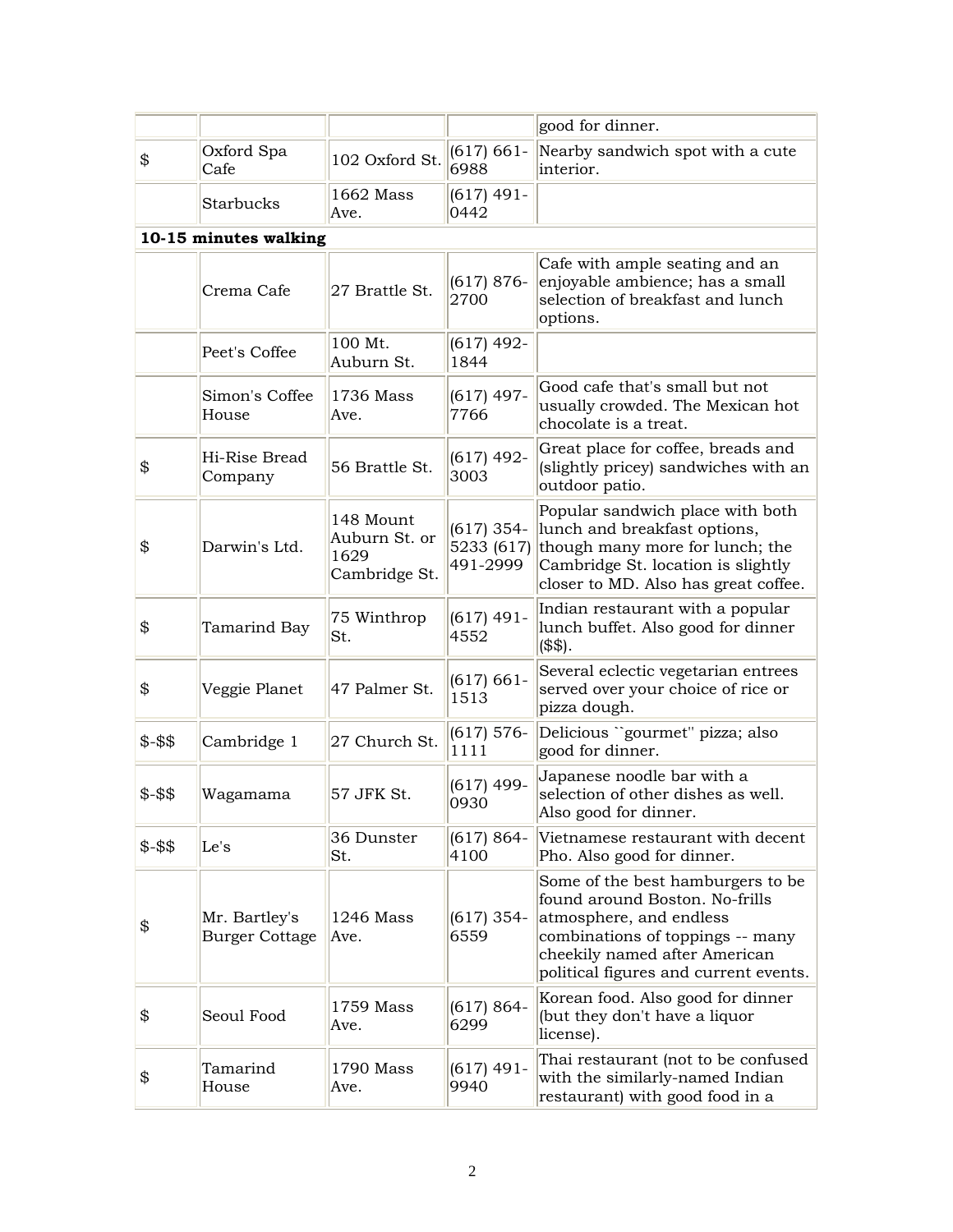|                       |                                      |                   |                      | casual atmosphere. Also good for<br>an inexpensive dinner.                                                                                |  |
|-----------------------|--------------------------------------|-------------------|----------------------|-------------------------------------------------------------------------------------------------------------------------------------------|--|
|                       | L.A. Burdick<br>Chocolate Cafe   St. | 52D Brattle       | $(617)$ 491-<br>4340 | Very popular coffee and dessert<br>shop (don't expect to find a seat).<br>The hot chocolate is amazing, but<br>quite rich -- get a small! |  |
| 15-20 minutes walking |                                      |                   |                      |                                                                                                                                           |  |
| $$ - $$               | Blue Fin                             | 1815 Mass<br>Ave. | $(617)$ 497-<br>8022 | Sushi/Japanese restaurant. Also<br>good for dinner (\$\$-\$\$\$).                                                                         |  |

# **2 Dinner**

#### *2.1 Near Harvard*

Walking times are approximate from MD.

| Price<br>Range           | Name                                  | <b>Address</b>                | Phone<br><b>Number</b> | Description                                                                                                                                                                                                          |  |  |  |
|--------------------------|---------------------------------------|-------------------------------|------------------------|----------------------------------------------------------------------------------------------------------------------------------------------------------------------------------------------------------------------|--|--|--|
| $\le$ 10 minutes walking |                                       |                               |                        |                                                                                                                                                                                                                      |  |  |  |
| \$\$\$-<br>\$\$\$\$      | Chez Henri                            | 1 Shepard St                  | (617)<br>354-<br>8980  | Upscale French/Cuban cuisine. Sit at<br>the bar and get the Cuban sandwich<br>for a cheaper option.                                                                                                                  |  |  |  |
| \$                       | RF<br>O'Sullivans<br>\& Son           | 282 Beacon<br>St., Somerville | (617)<br>491-<br>9638  | Burgers that are a worthy rival to Mr.<br>Bartley's; they only serve 1/2-pound<br>patties -- come hungry.                                                                                                            |  |  |  |
|                          | 10-20 minutes walking                 |                               |                        |                                                                                                                                                                                                                      |  |  |  |
| $$ - $$                  | <b>Border Cafe</b>                    | 32 Church St.                 | (617)<br>864-<br>6100  | Tex-Mex and Cajun food in a lively<br>(sometimes noisy) atmosphere. Not<br>always completely authentic, but still a<br>popular spot. Good for a big group,<br>though it's sometimes crowded; also<br>open for lunch. |  |  |  |
| \$\$\$                   | Casablanca                            | 40 Brattle St.                | (617)<br>876-<br>0999  | Hip Mediterranean restaurant with<br>decor themed after the movie. Also<br>offers tapas, and serves a three-course,<br>\$35 prix-fixe menu (Sun-Wed only).                                                           |  |  |  |
| \$                       | Grendel's<br>Den                      | 89 Winthrop<br>St.            | (617)<br>491-<br>1050  | Cozy bar/restaurant with a standard<br>selection of American food. All food is<br>half price 5-7:30pm every day and 9-<br>11:30pm Sun-Thu, but only if you eat<br>inside. Also open for lunch.                       |  |  |  |
| \$\$\$-<br>\$\$\$\$      | Harvest                               | 44 Brattle St.                | (617)<br>868-<br>2255  | Thoughtfully prepared "contemporary<br>New England" cuisine.                                                                                                                                                         |  |  |  |
| $$ - $$                  | John<br>Harvard's<br><b>Brewhouse</b> | 33 Dunster<br>St.             | (617)<br>868-<br>3585  | Lively brewpub serving standard<br>American and (slightly dressed up) pub<br>food; the in-house-brewed beer is a big<br>draw.                                                                                        |  |  |  |
| \$\$\$                   | Legal Sea                             | 20 University                 | (617)                  | A Boston institution with at least a                                                                                                                                                                                 |  |  |  |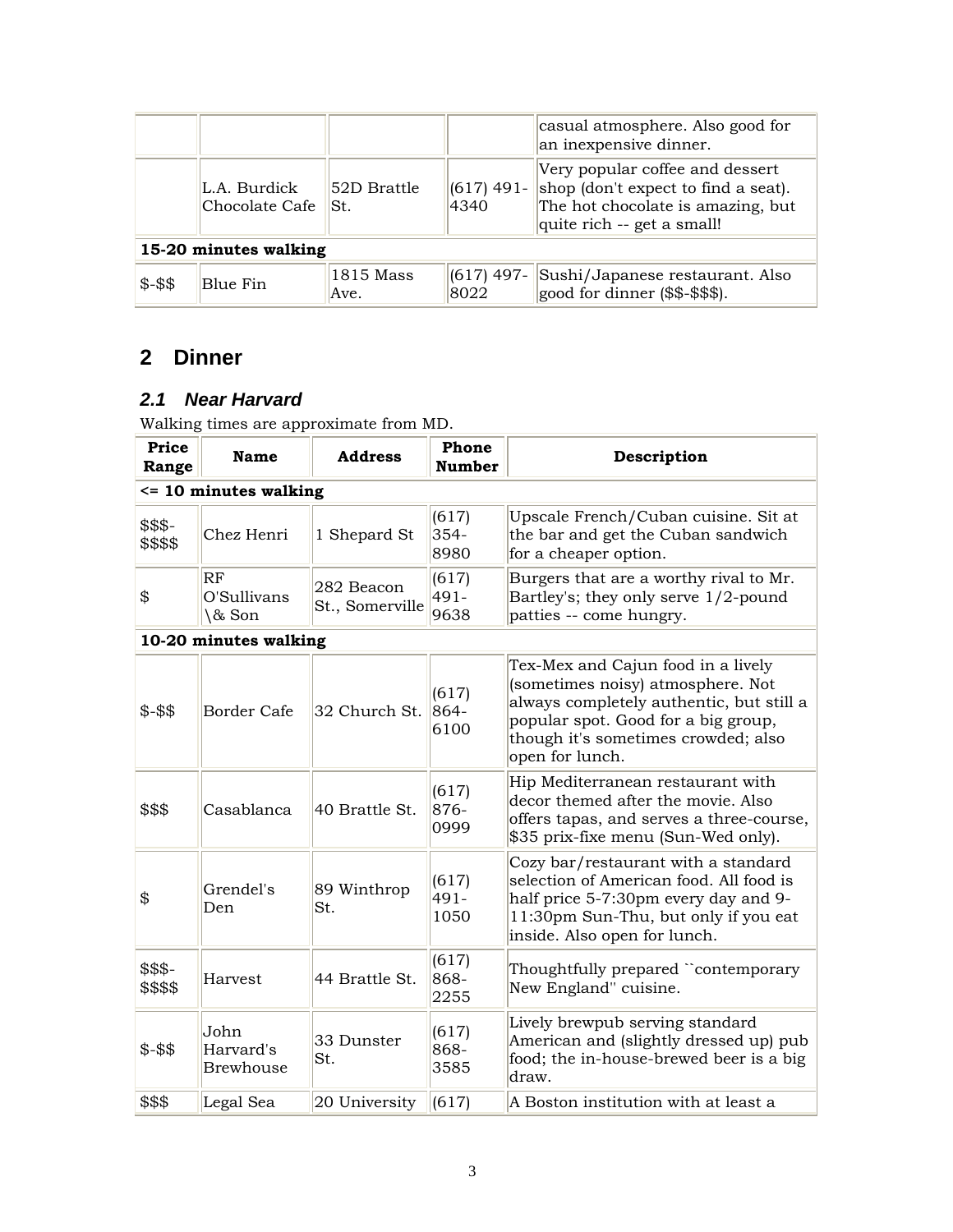|                       | Foods            | Rd.                                                | 491-<br>9400          | $d$ dozen locations around town. $\lceil$ if it<br>isn't fresh, it isn't Legal." |  |  |
|-----------------------|------------------|----------------------------------------------------|-----------------------|----------------------------------------------------------------------------------|--|--|
| \$\$                  | Dali             | 415<br>Washington<br>$\text{St.},$ Somerville 3254 | (617)<br>661-         | Basque restaurant (read: tapas) with a<br>fun, vibrant atmosphere.               |  |  |
| 20-30 minutes walking |                  |                                                    |                       |                                                                                  |  |  |
| \$\$                  | Elephant<br>Walk | 2067 Mass<br>Ave.                                  | (617)<br>492-<br>6900 | Cambodian restaurant that also offers<br>sampling/prix-fixe menus.               |  |  |

## *2.2 Elsewhere around Cambridge*

| Price<br>Range | <b>Name</b>                               | <b>Address</b>                       | Phone<br><b>Number</b>   | Description                                                                                                                                                       |
|----------------|-------------------------------------------|--------------------------------------|--------------------------|-------------------------------------------------------------------------------------------------------------------------------------------------------------------|
| \$\$           | Baraka Cafe 80 Pearl St.                  |                                      | (617)<br>868-<br>3951    | Tiny north African restaurant tucked<br>into a residential side street just<br>outside of Central Square.                                                         |
| $$ - $$        | Cantina La<br>Mexicana                    | 247<br>Washington<br>St., Somerville | (617)<br>776-<br>5232    | For those visiting from the west coast,<br>this may be your best chance of<br>finding satisfying Mexican food.                                                    |
| \$\$\$         | Central<br>Kitchen                        | 567 Mass Ave.                        | (617)<br>491-<br>5599    | Pricey but worthwhile new American<br>cuisine in an intimate atmosphere.                                                                                          |
| \$\$-\$\$\$    | <b>East Coast</b><br>Grill and<br>Raw Bar | 1269<br>Cambridge St.                | (617)<br>$491 -$<br>6568 | Seafood and southern-style BBQ.                                                                                                                                   |
| \$\$           | The Friendly<br>Toast                     | 1 Kendall<br>Square                  | (617)<br>$621 -$<br>1200 | If you're craving breakfast at 10pm,<br>this is your spot. Stays open until at<br>least midnight Tue-Sun.                                                         |
| \$\$           | The<br>Helmand                            | 143 First St.                        | (617)<br>492-<br>4646    | Excellent Afghan restaurant near MIT.<br>Eating here and not trying the<br>pumpkin would be criminal (though it<br>is quite sweet). Reservations<br> recommended. |
| \$             |                                           | Mary Chung 460 Mass Ave.             | (617)<br>864-<br>1991    | One of the better Chinese places<br>around Central Square.                                                                                                        |
| \$\$\$         | Oleana                                    | 134<br>Hampshire St.                 | (617)<br>661-<br>0505    | Turkish restaurant with a small<br>selection of entrees and a large<br>selection of appetizers (meze).                                                            |

### *2.3 Outside of Cambridge*

| Price<br>Range | <b>Name</b>   | <b>Address</b> | Phone<br><b>Number</b> | Description                 | <b>Nearest T</b><br>stop |
|----------------|---------------|----------------|------------------------|-----------------------------|--------------------------|
| \$\$           | Addis Red 544 |                | (617)                  | Tasty Ethiopian food in the | Back Bay                 |